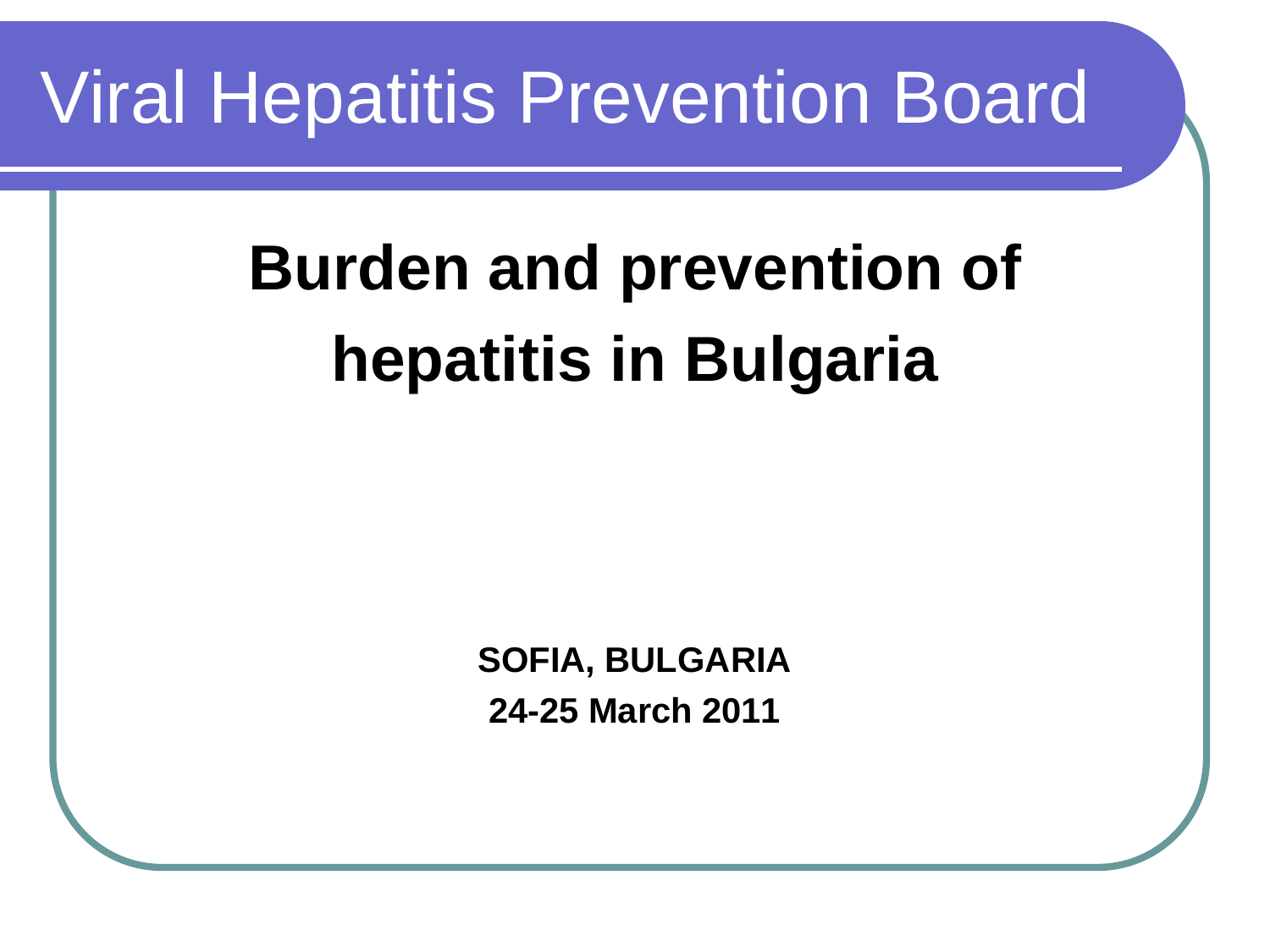# **Objectives**

- Provide an overview of surveillance systems for infectious diseases
- Review the epidemiology of viral hepatitis
- Discuss progress in prevention 20 years after the introduction of universal vaccination against hepatitis B
- Review implementation of new prevention strategies, control measures and monitoring systems
- Discuss the successes, the way forward and possible obstacles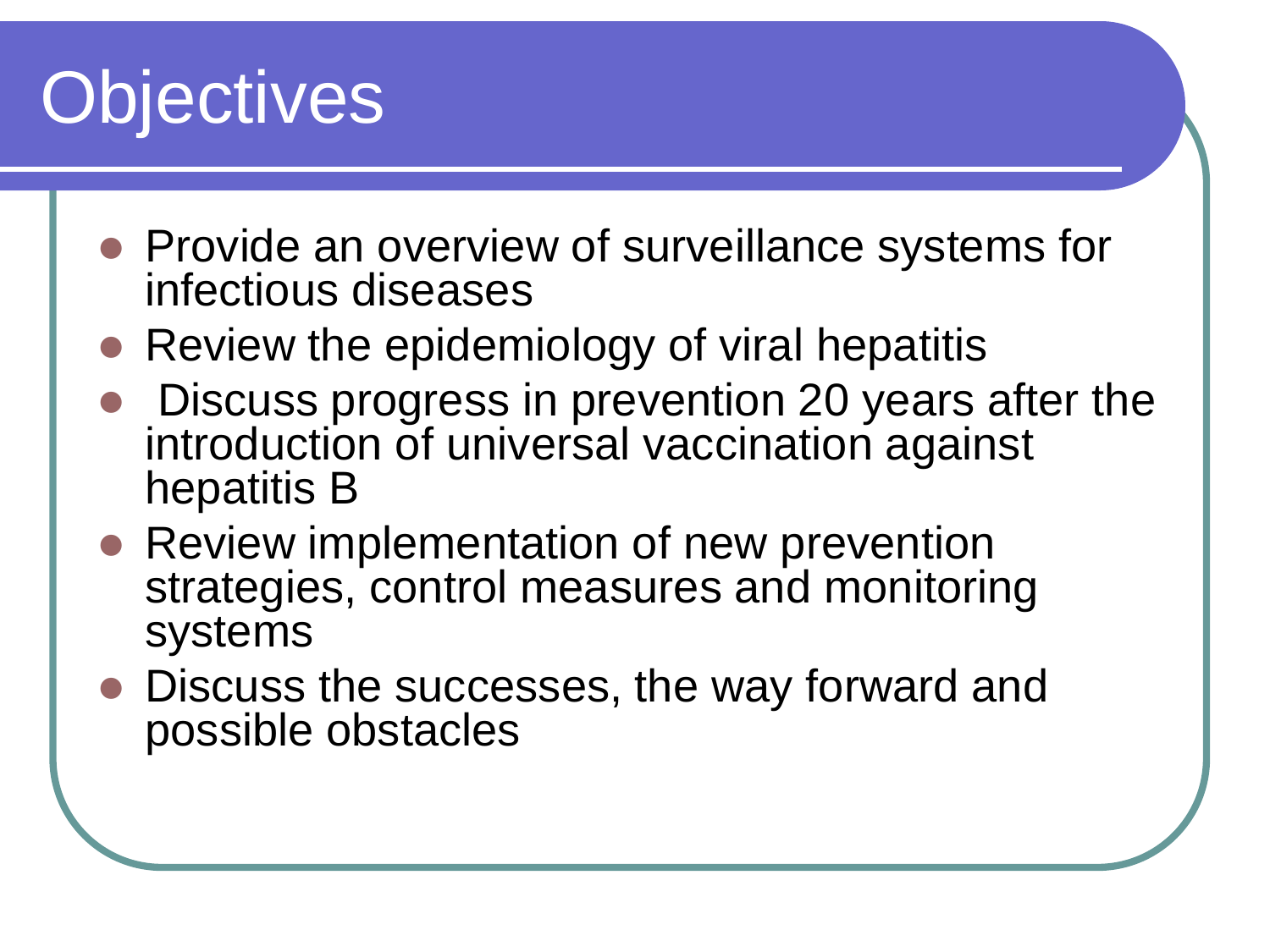#### General observations and context

World Health Assembly resolution WHA63.18 asks WHO to draft a comprehensive strategy and endorses World Hepatitis Day – one of only six official WHO health "days". Resolution legitimates governments to act

Bulgaria:

- Population (about 7.5 million), including 17% ethnic minorities, with Roma accounting for  $0.25$ -1.0 million according to various estimates
- Overall improved socioeconomic conditions and ageing population
- Transformation of public health situation and numerous reforms
- Universal vaccination with HBV introduced 19 years ago, with consequent changing epidemiological patterns to low levels
- Involvement of civil society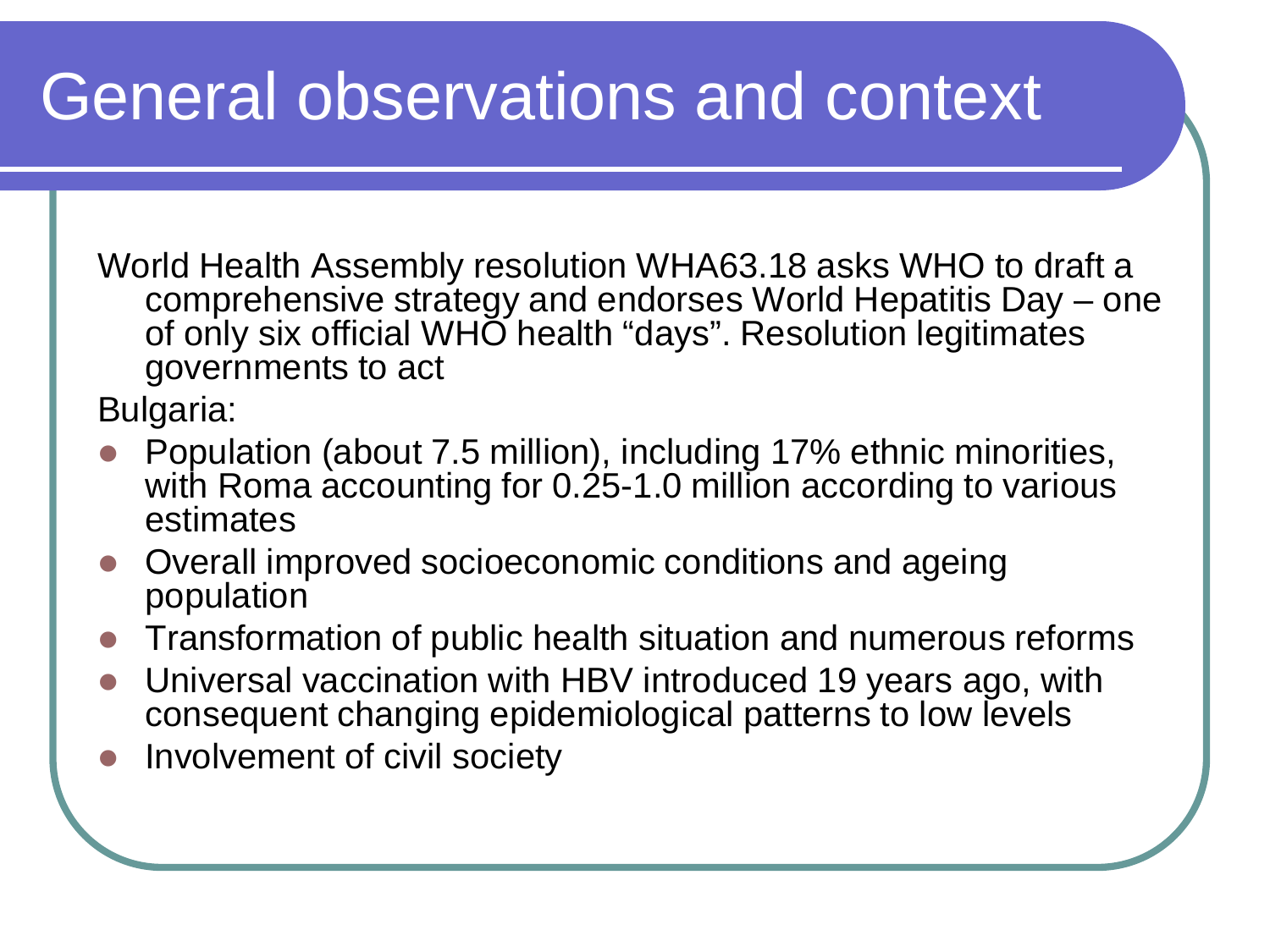## Health-care system

- Reform of the health system since 1990
- Extensive public health legislative framework, including decriminalization of drug use and needle and syringe programmes and numerous Regulations and Decrees on public health matters
- Centralized policy-making and planning, but decentralized responsibilities for facilities and services
- Mixed public-private health sector
- Financing through mandatory health insurance and central and local budgets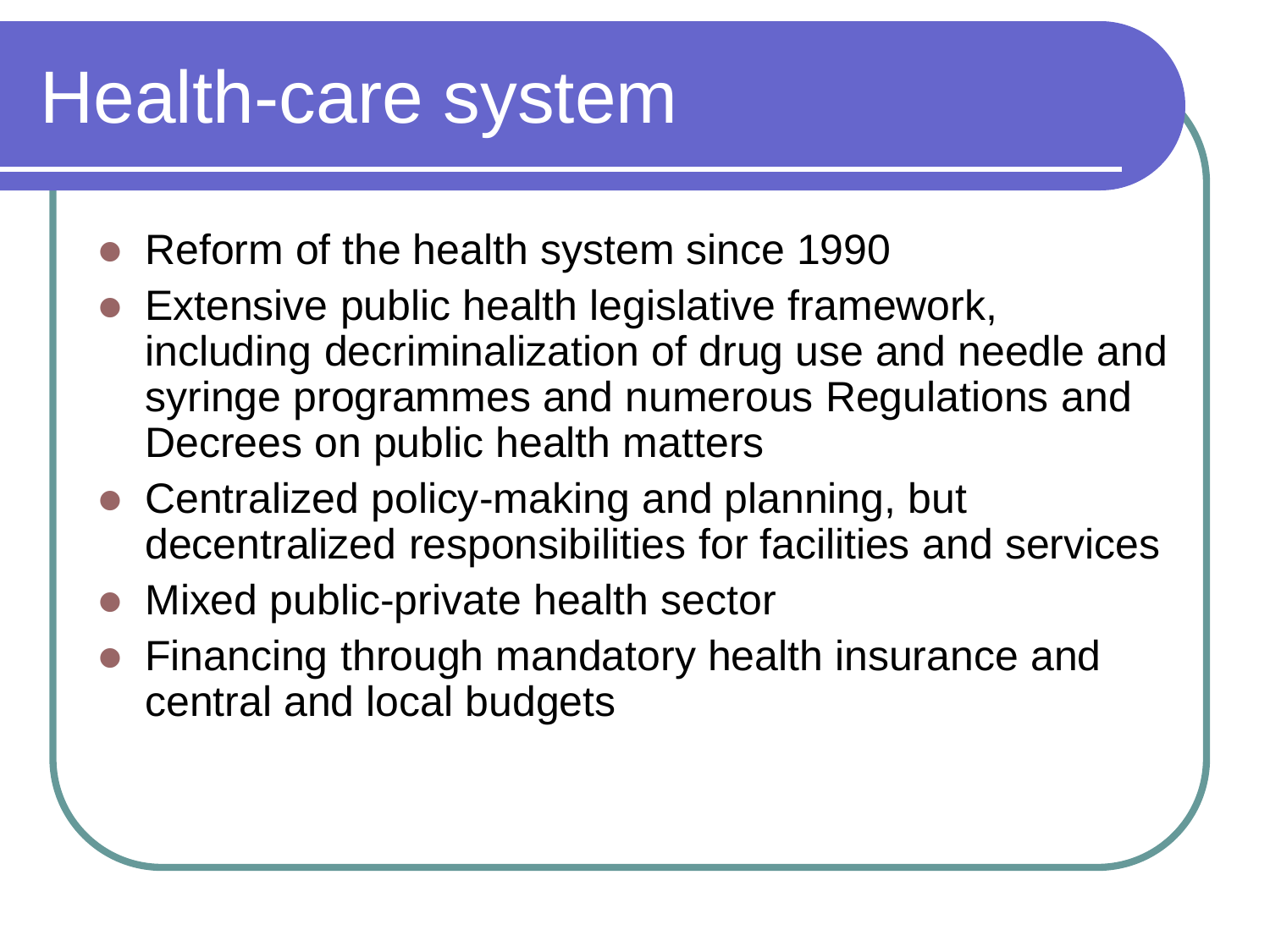## Health-care system

- Adequate numbers and capacity of hospitals and supply of doctors but insufficient number of nurses and other medical staff; GPs are gatekeepers
- Services organized by Ministry of Health with national centres (e.g. on Public Health Protection and Infectious and Parasitic Diseases), public health directorates and 28 regional health inspectorates
- National Immunization Programme: Regulation 15/2005 for 11 diseases, with targeted and recommended vaccination for other diseases; Regulation 21 on reporting being amended but will retain viral hepatitis (only acute cases in the future)
- Centralized planning and procurement of vaccines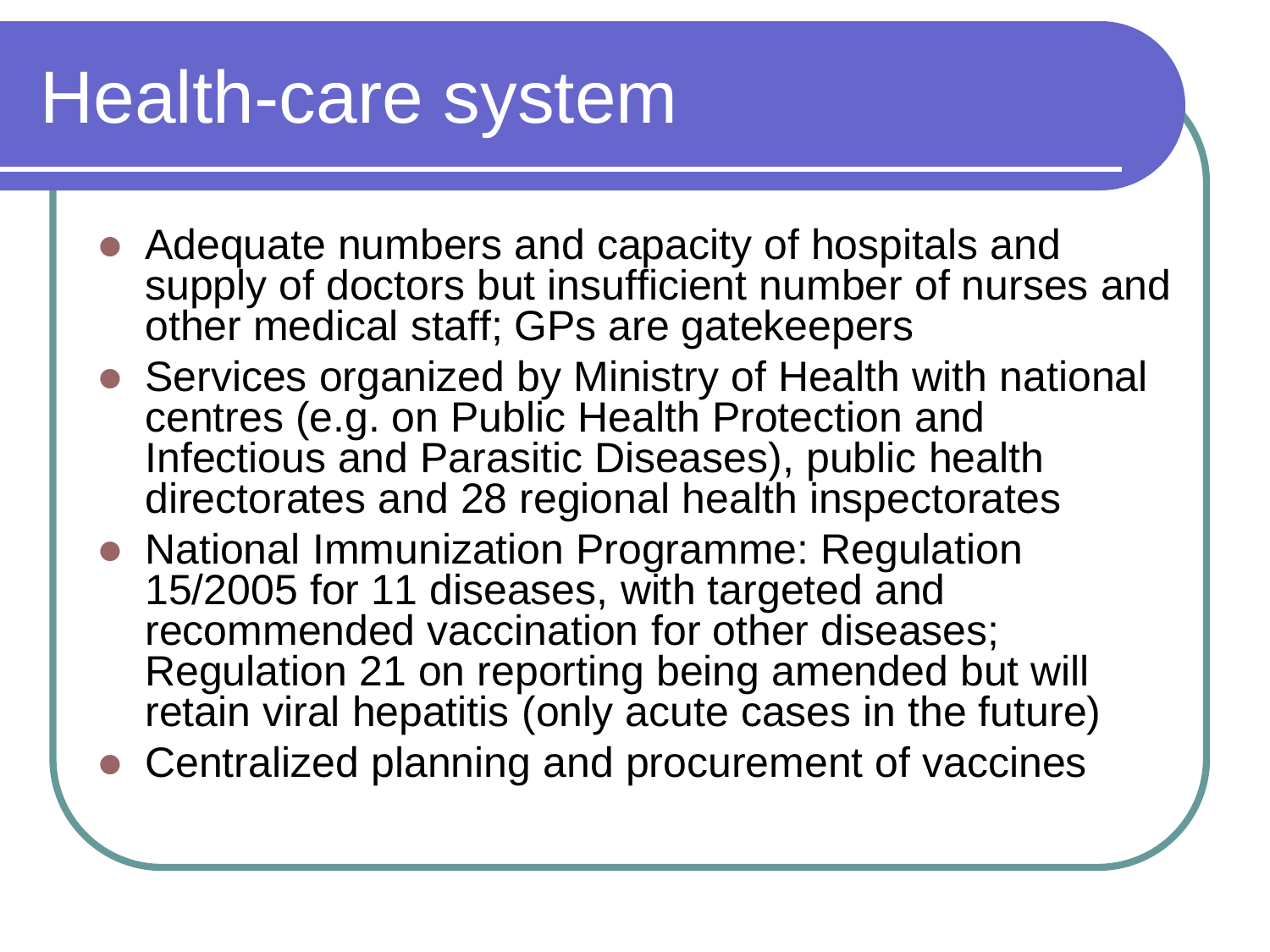- EU case definitions accepted and used and overall the surveillance system meets requirements of EU
- Defined institutional framework for surveillance information from peripheral level via regional health inspectorates to central level (NCIPD, NCHI and MoH); web portal for latter link and influenza information
- Periodic outbreaks of hepatitis A, with West-to-East and urban-rural gradients; most at risk 1-14 year-old cohort of susceptibles – Bulgaria becoming a country of intermediate endemicity with implications for future vaccination strategies
- A general picture of steady or declining seroprevalence rates of hepatitis B and C but increasing burden of disease due to HCV, although still low incidence rate  $( $2/10^5$ )$ ; results lead to questioning of categorization of Bulgarian prevalence rates internationally
- Major seroprevalence study of hepatitis B and C infection undertaken, giving broad national picture; issues regarding representativeness need consideration
- Cases of hepatitis D, and some "unspecified" viral hepatitis
- Acute HBV and HCV seen in risk groups in most regions, often related to failures of infection control and unsafe injections; haemodialysis, IDU and haemophiliacs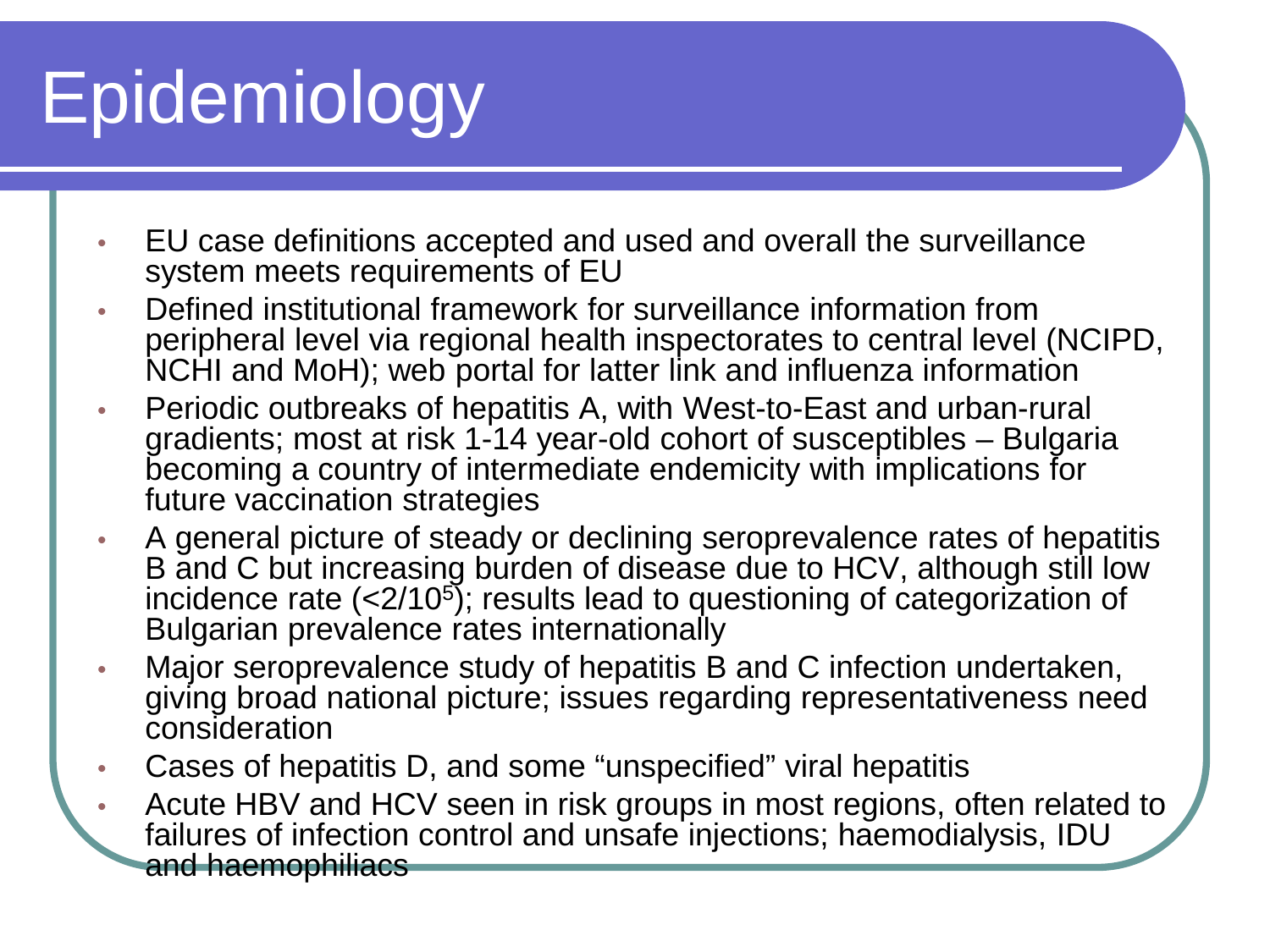# Epidemiology - immunization

- Universal immunization programme with hepatitis B vaccine introduced in August 1991: routine newborn immunization at 0, 1 and 6 m from 1992 – with 95% coverage, some 1.3 million children immunized – a considerable success
- Economic analysis (with direct medical costs) of the programme over 20 years showed that costs still exceed benefits in terms of avoided cases and treatment
- Conservative model-based economic assessment of universal vaccination programme showed positive benefit/cost ratio, with break- even after 19 years, i.e. from now onwards; results probably underestimate the benefits, but also conform with epidemiological data on impact of universal immunization at birth
- Discussion about prices of vaccines and the confidentiality of such data, with emphasis of the need for transparency (not just in Bulgaria)
- Changing epidemiology of hepatitis A raises issues about vaccination policy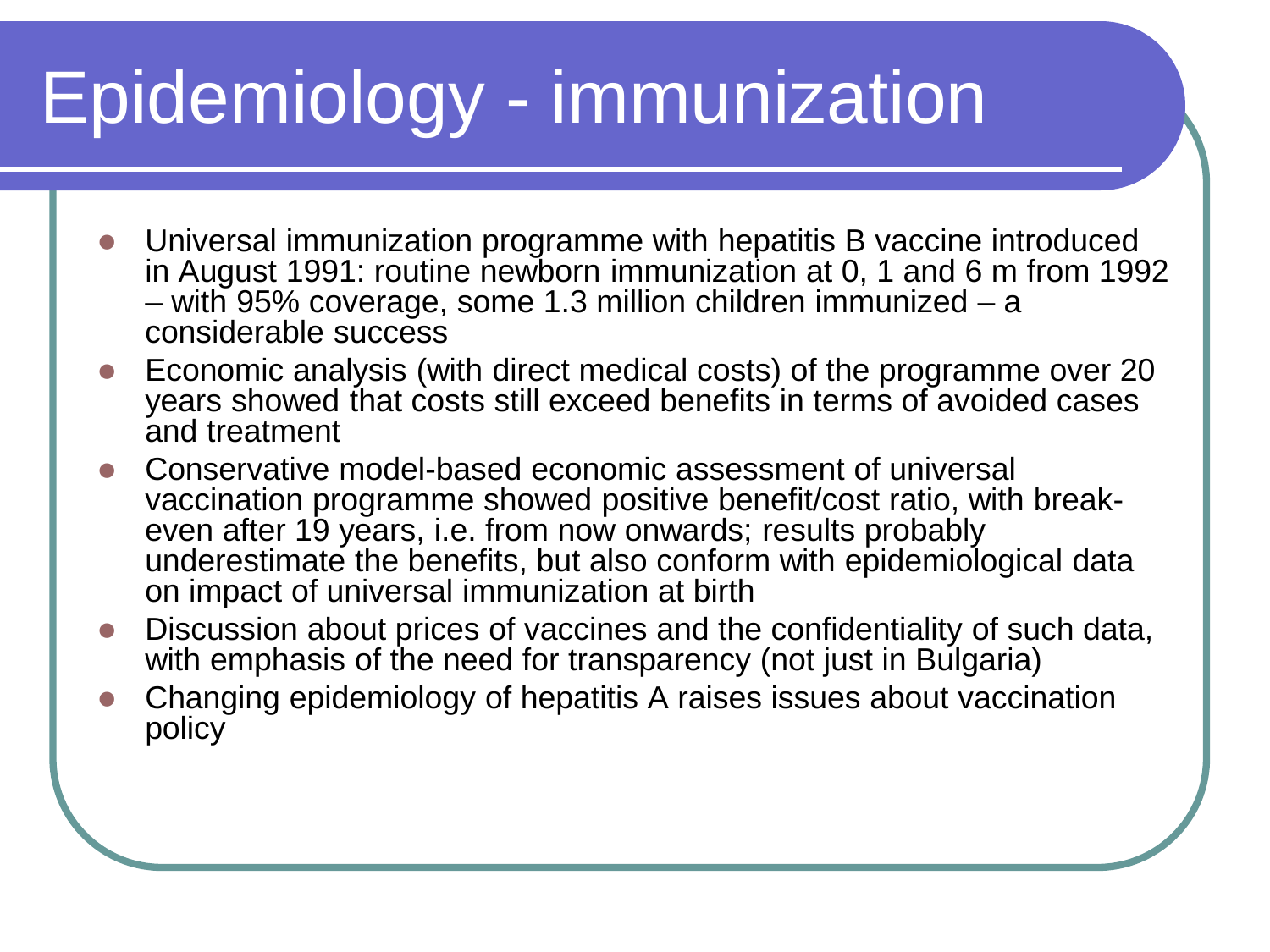- Concern about vulnerable groups, especially Roma, with high morbidity and mortality and great poverty
- Size of Roma group uncertain and questions exist about data
- Access and social and cultural obstacles recognized, including ; lack of basic sanitation, health insurance, prevention activities and knowledge; bureaucracy; and low educational levels and knowledge
- PHARE projects have provided results and services (including education, screening and mobile units)
- Health mediator concept of coordinating figure between institutional levels, with defined strategic objectives, successfully introduced and applied with particular relevance for immunization of children by GPs – and not limited to viral hepatitis
- Continued activities (some described as the best in Europe for increasing vaccination) planned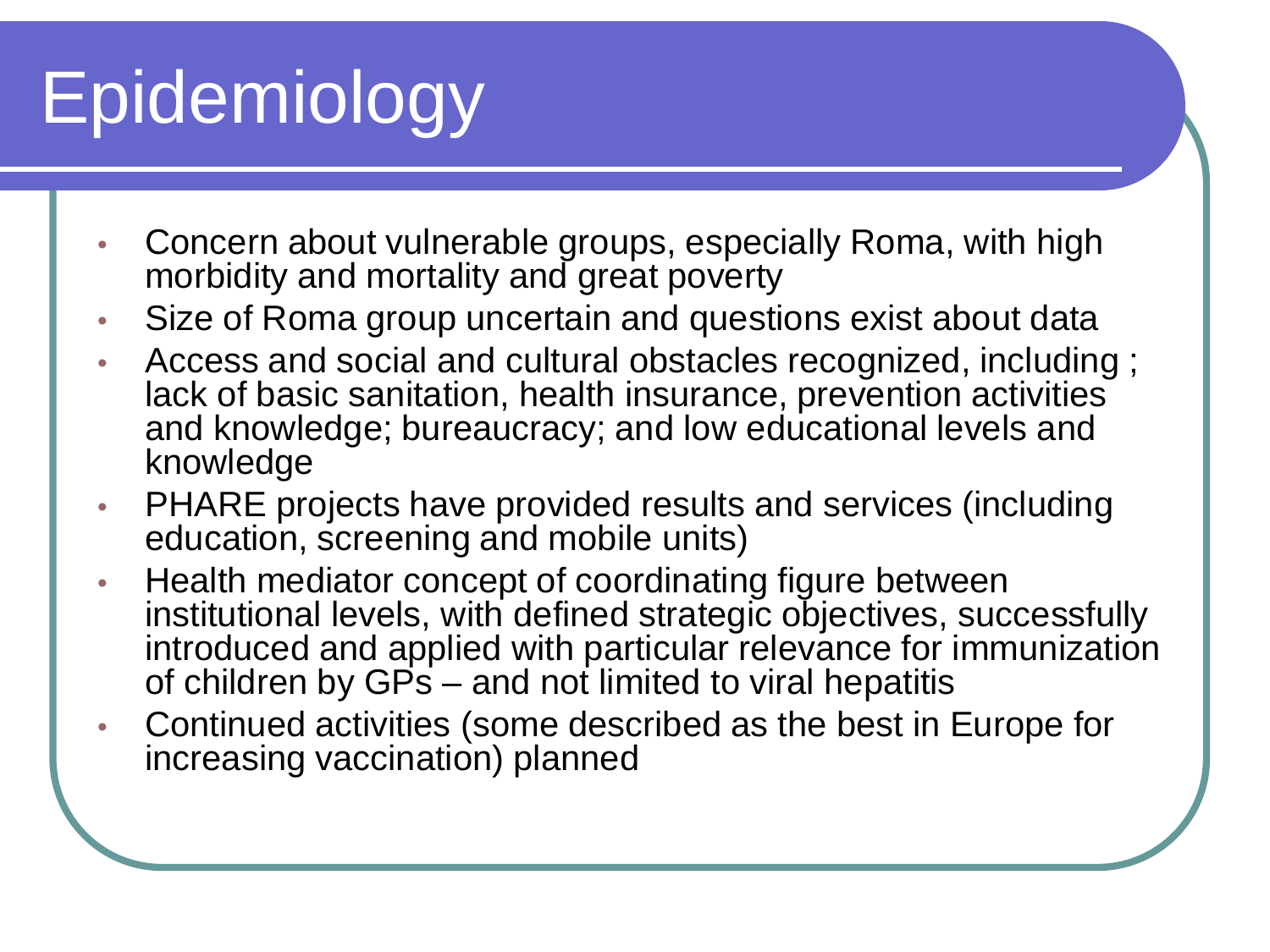- Major outbreak of hepatitis A in Roma community in Plovdiv in 2006: >1000 cases, mostly in children aged 1-9 years, controlled with help of NGO; administration of HAV vaccine needs consideration to prevent future outbreaks – problem is broader than the health sector
- Successful application of molecular epidemiology good model for adoption in Bulgaria
- Investigation of two geographically separated but contemporaneous outbreaks of hepatitis A in communities with high exposure to virus showed circulation of two closely related but distinct strains of genotype 1a
- Results mean that RNA fingerprinting needs careful re-evaluation
- Outbreaks resulted in high costs for improving sanitation and housing, but concerns exist about imminent potential recurrence of outbreaks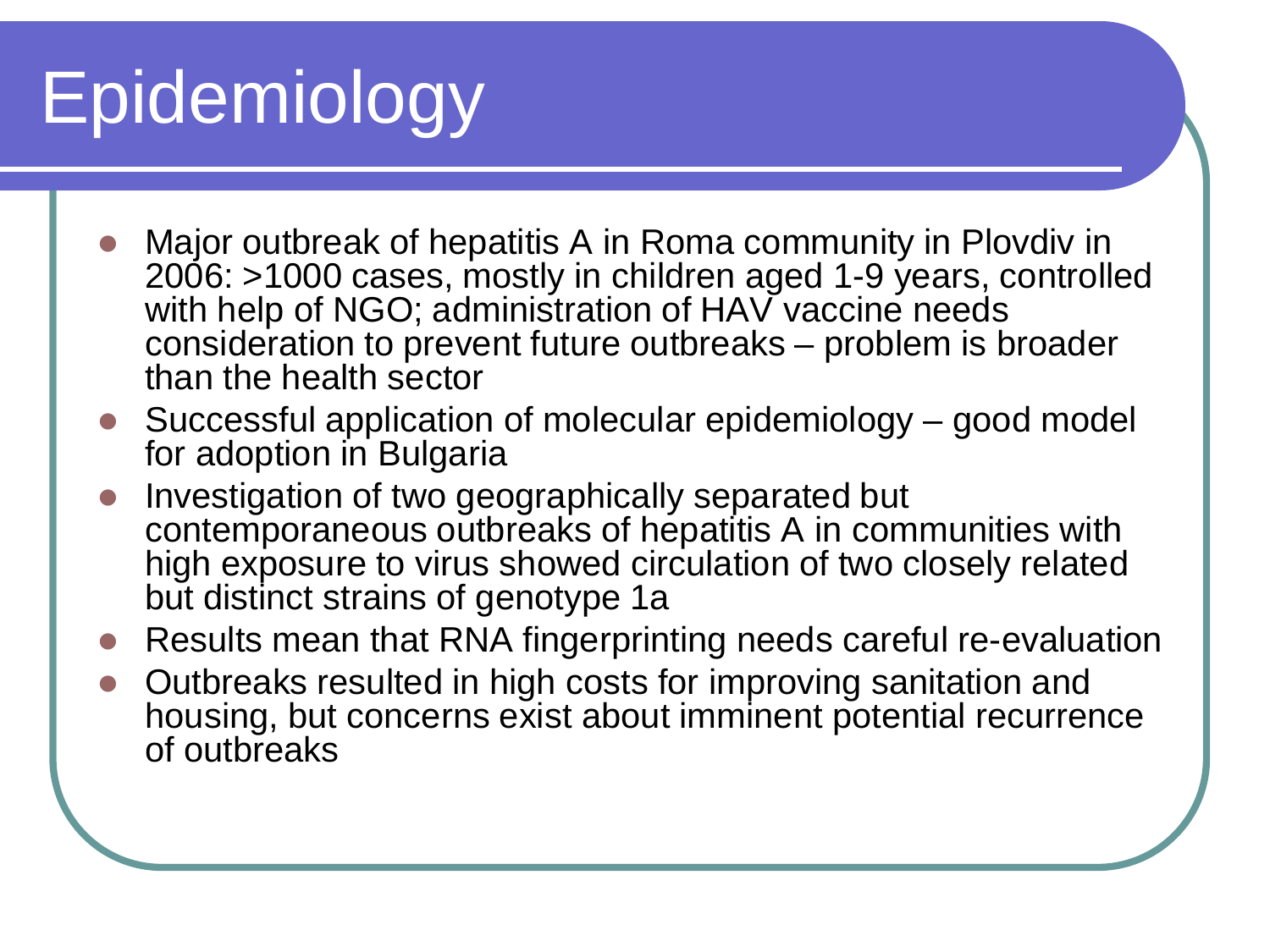Blood donor data

- Overall 1.57% (1.00-3.34%) were HBsAg positive and 0.23% (0.05-0.42%) HCV positive – higher than in neighbouring countries
- Relatively high carrier rate in repeat and regular donors – apparent failure in communication to donors and in counselling
- 90% donors are repeat donors
- Paying of some donors still practiced (4%)
- Higher rates in male than female donors, and in North-<br>East and southern regions
- Quality system for blood establishments introduced to meet EU standards and national legislation
	- Successful drives to increase donation by young people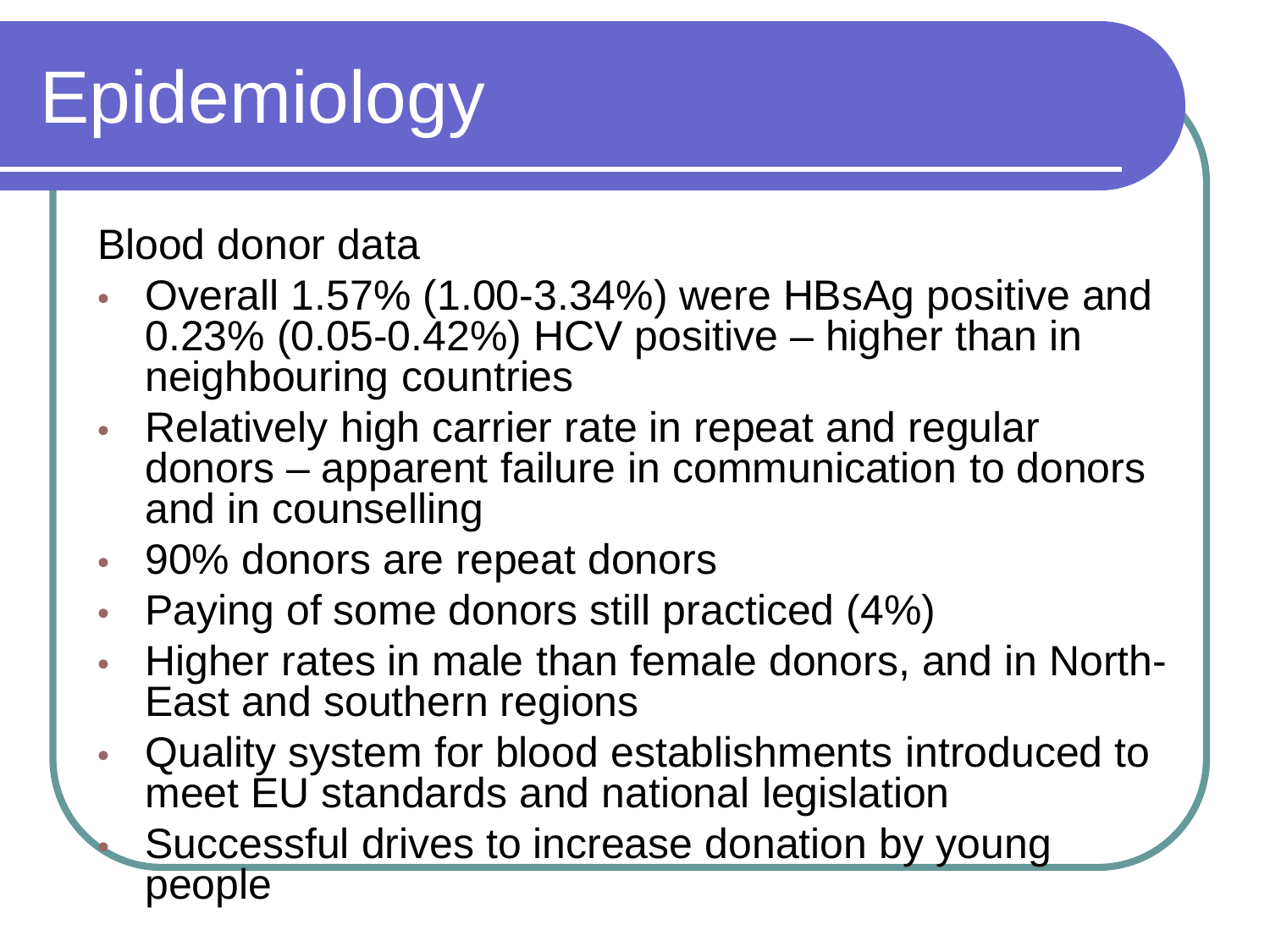Injecting drug users

- An estimated 315-330 000 people (nearly 5% of the total population) use or have injected psychoactive drugs, predominantly heroin but increasingly amphetamines and methadone
- In Sofia, seroprevalence rates of HIV, HBsAg and syphilis lie in the range 3-6% but 61% of IDU are seropositive for HCV (rates comparable to neighbouring countries); HIV rates rising
- Uncertainty about validation of methods used for detecting hepatitis viruses – applicable in general
- Nearly 10% of IDUs are infected in first two years after starting injection, with implications for prevention
- Prevention is a government priority, backed by legislative mandates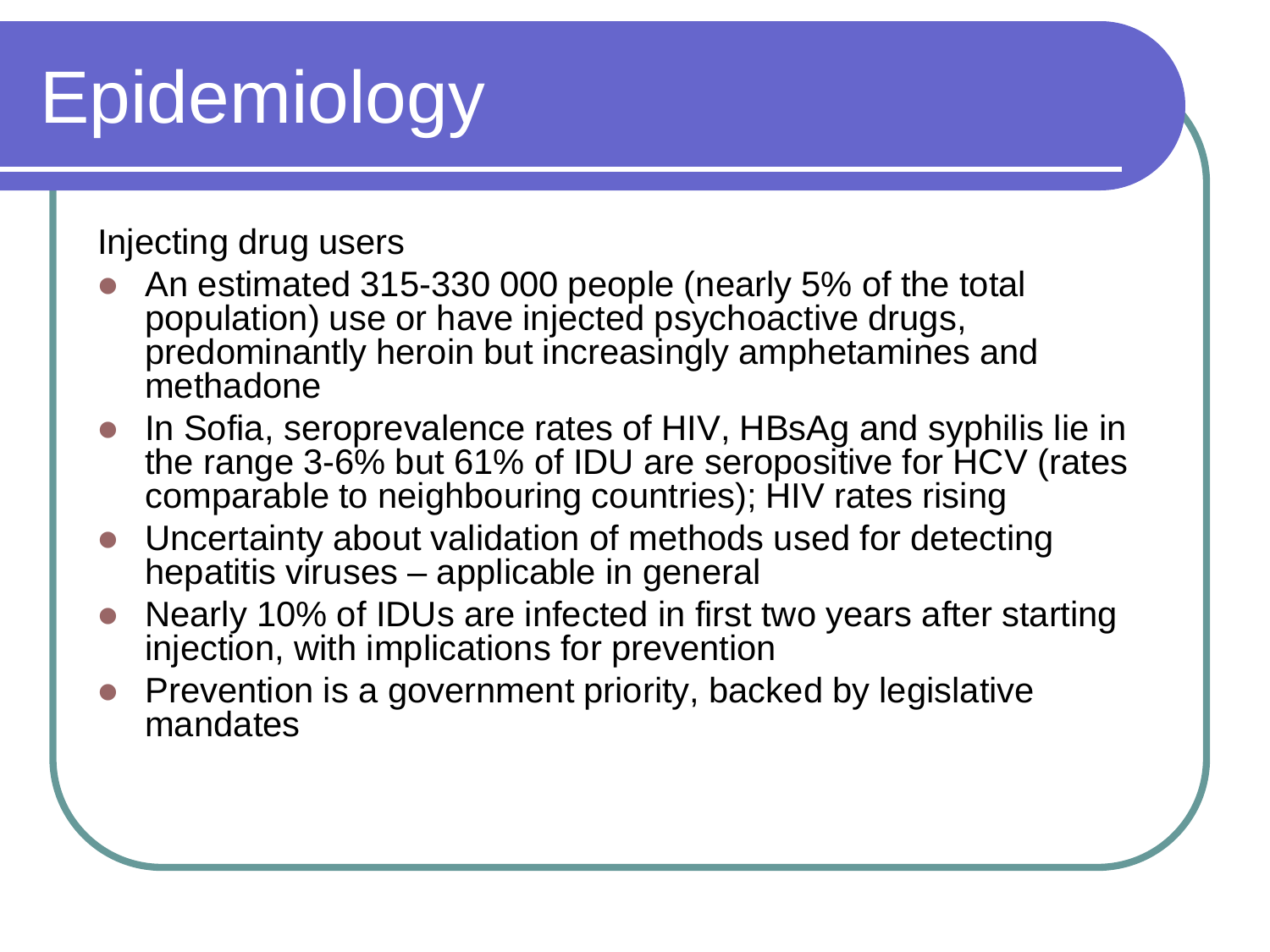Haemodialysis patients

- Rate of HCV infection high (25%, similar to other southern European countries), exceeding that in general population
- Rate of HBV infection slightly higher than general population and very few vaccinated before dialysis
- One centre: 12 of 46 dialysis personnel positive for HCV and 34 for HBV infection – suggesting broader issues about infection control and practices
- Prevention needs application of universal precautions, periodic testing, vaccination against HBV, improved equipment and increased use of erythropoietin stimulating agents instead of haemotransfusion
- Need for validation of data for setting priorities, guiding policy and more transparency regarding epidemiological situation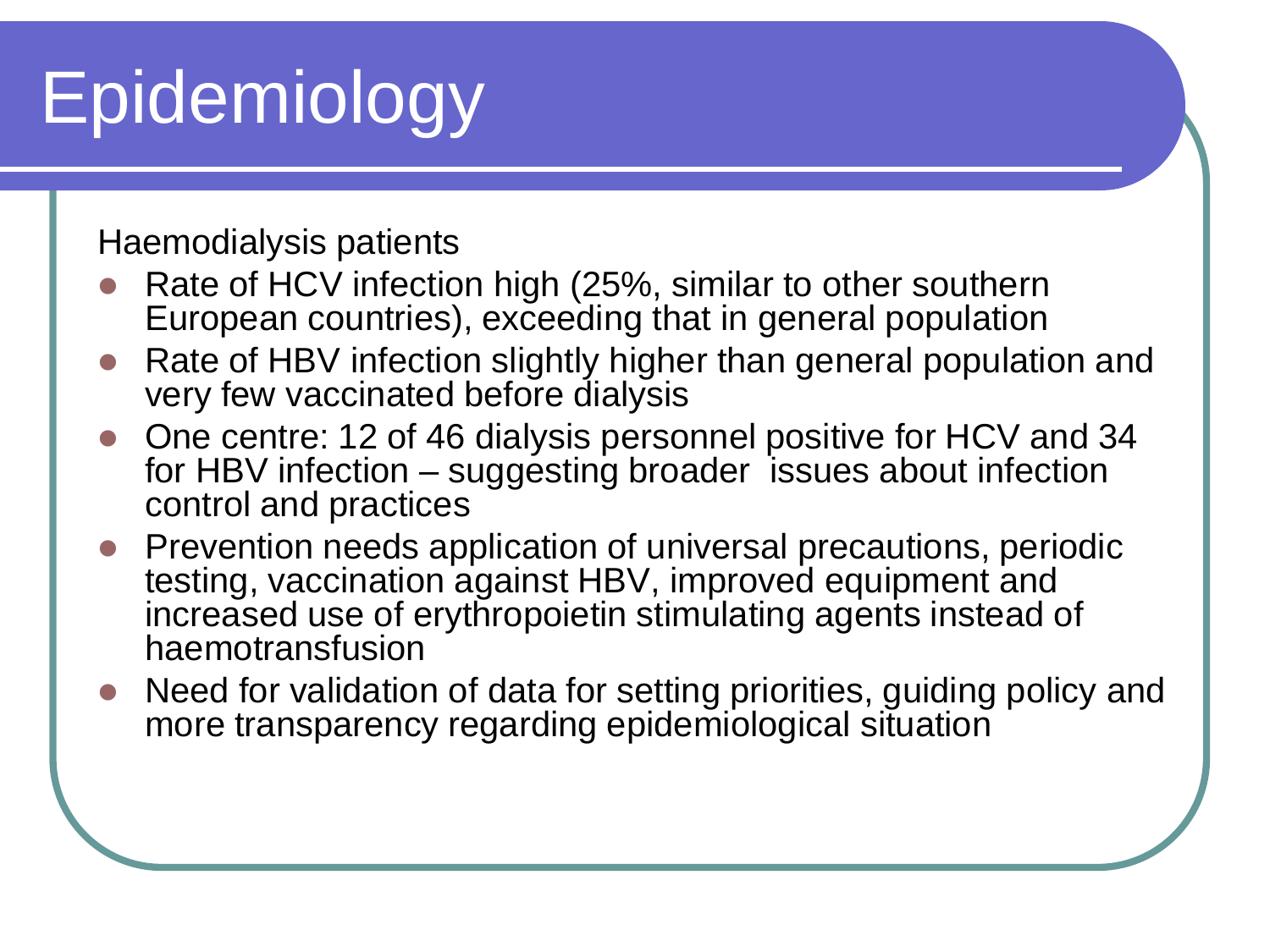# Epidemiology and prevention

- Legislation enacted (2005-2010) to prevent nosocomial and health-care associated infections, and practices in line with European Directive
- Implications of new legislation (provision of vaccine and vaccination) not being reflected in the epidemiological data on HBV and HCV in HCWs
- An estimated 30,000 HCWs are susceptible to infection with hepatitis viruses
- Vaccination coverage rates of HCWs vary significantly and depend on presence of infection control nurse and committed leadership; for medical personnel in military academy, screening followed by vaccination if necessary ethically and economically justified
- Patient safety a priority issue in health policies, with need for development of safe systems, processes and tools; regular update of standards and best practices; and improved self-practice
- Issues relate to protecting existing, susceptible health-care workers (continuing education and aggressive promotion of infection control) and to future health care workers, medical students, nurses, vaccination and seropositivity – including treatment and options for low-risk employment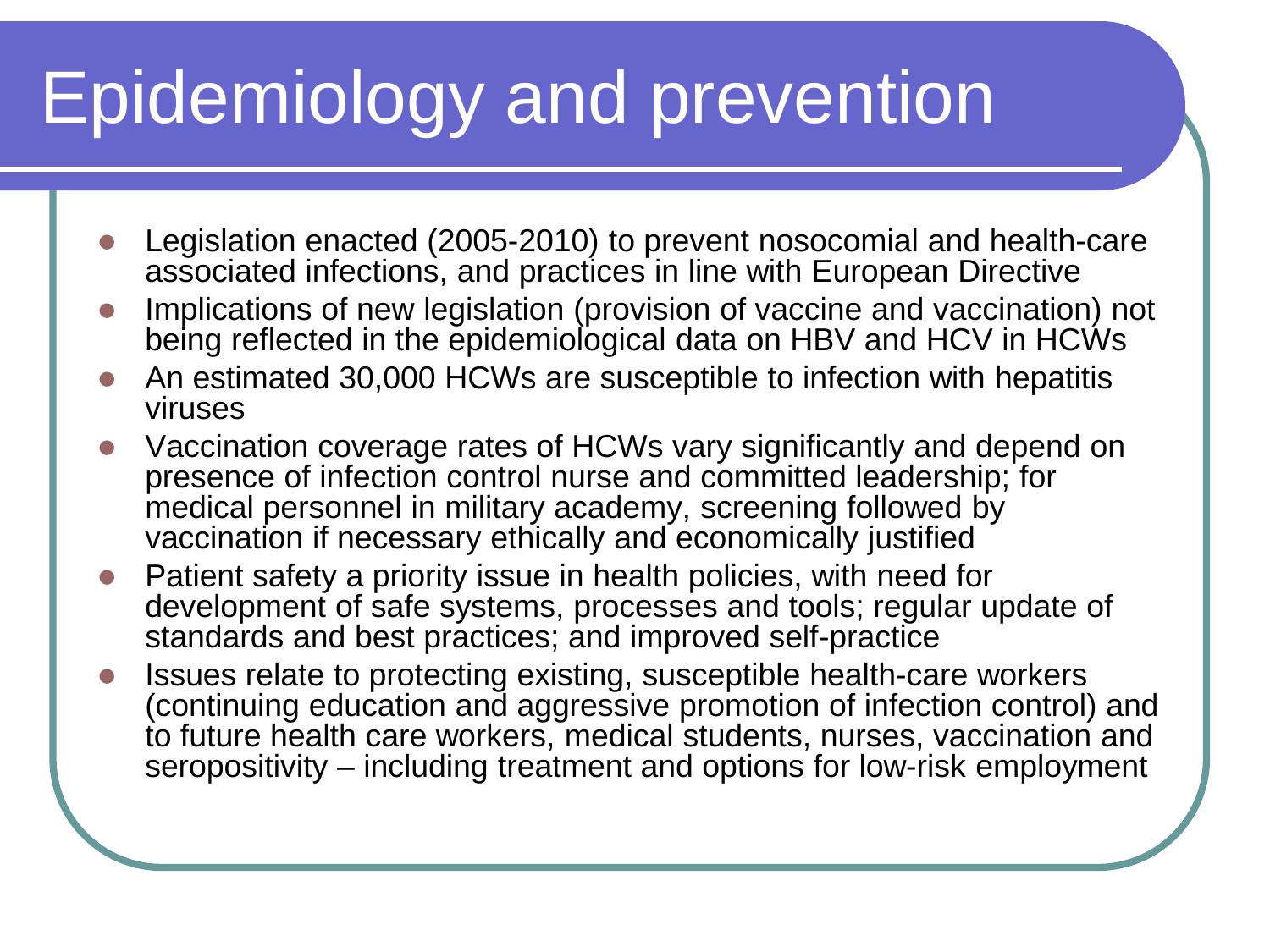#### Needs and issues

#### Resources …

- Consideration of the immunization calendar as new and combined vaccines become available
- Innovate routine immunization programmes in order to reach vulnerable populations (e.g. of Roma children and measles outbreak)
- Increased efforts to expand vaccine coverage to hard-to-reach groups, including new mechanisms for reimbursement of vaccines against diseases of high public health importance
- Documentation and validation of data on overall vaccination coverage
- Data for blood donors are not necessarily representative of the general population
- Need for leadership in medical institutions to educate about infection control and immunize future HCWs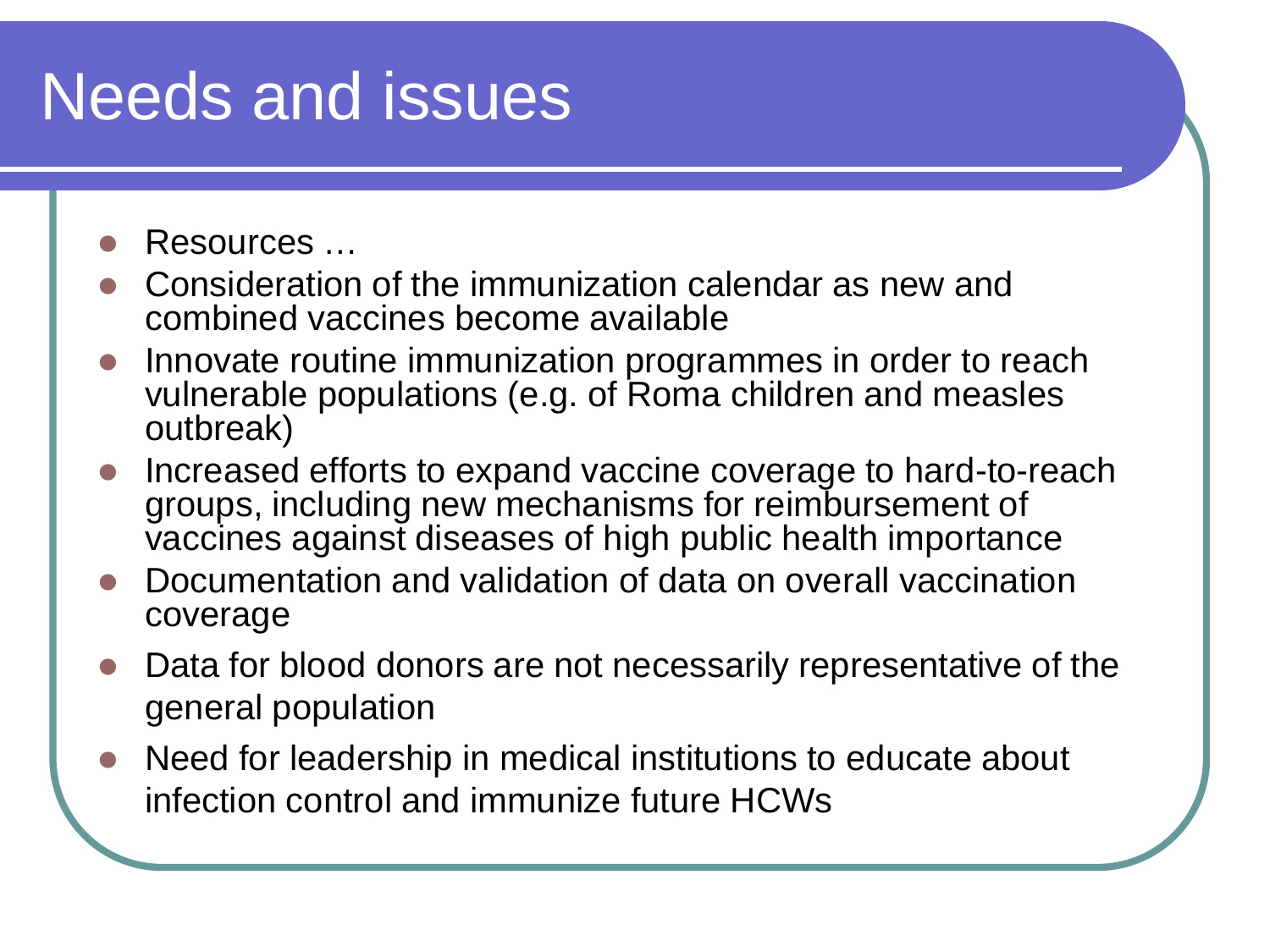## Clinical aspects

- Retrospective anamnestic data on acute HBV transmission indicate a substantial percentage due to sexual transmission (44%) and 17% due to stomatological, gynecological or other interventions. For acute hepatitis C transmission, injecting drug use was recognized as risk factor in 59%, surgical intervention in 14%, and blood transfusion in 8%.
- The amount of HBV DNA is clearly related to the severity of acute hepatitis B infection. A small study showed that the main HBV genotype is D. No association was found between HBV DNA levels and genotypes.
- High sustained response was seen after combined therapy for chronic hepatitis C, as a consequence of an effective patient selection.
- Cyclic therapy for chronic hepatitis B patients (experimental scheme in Bulgaria) achieved better sustained response than 12 month therapy. Duration of therapy and number of therapy cycles are still subject of further study.
- Data showed that the universal hepatitis B neonatal/infant immunization programme reduces significantly the direct medical costs.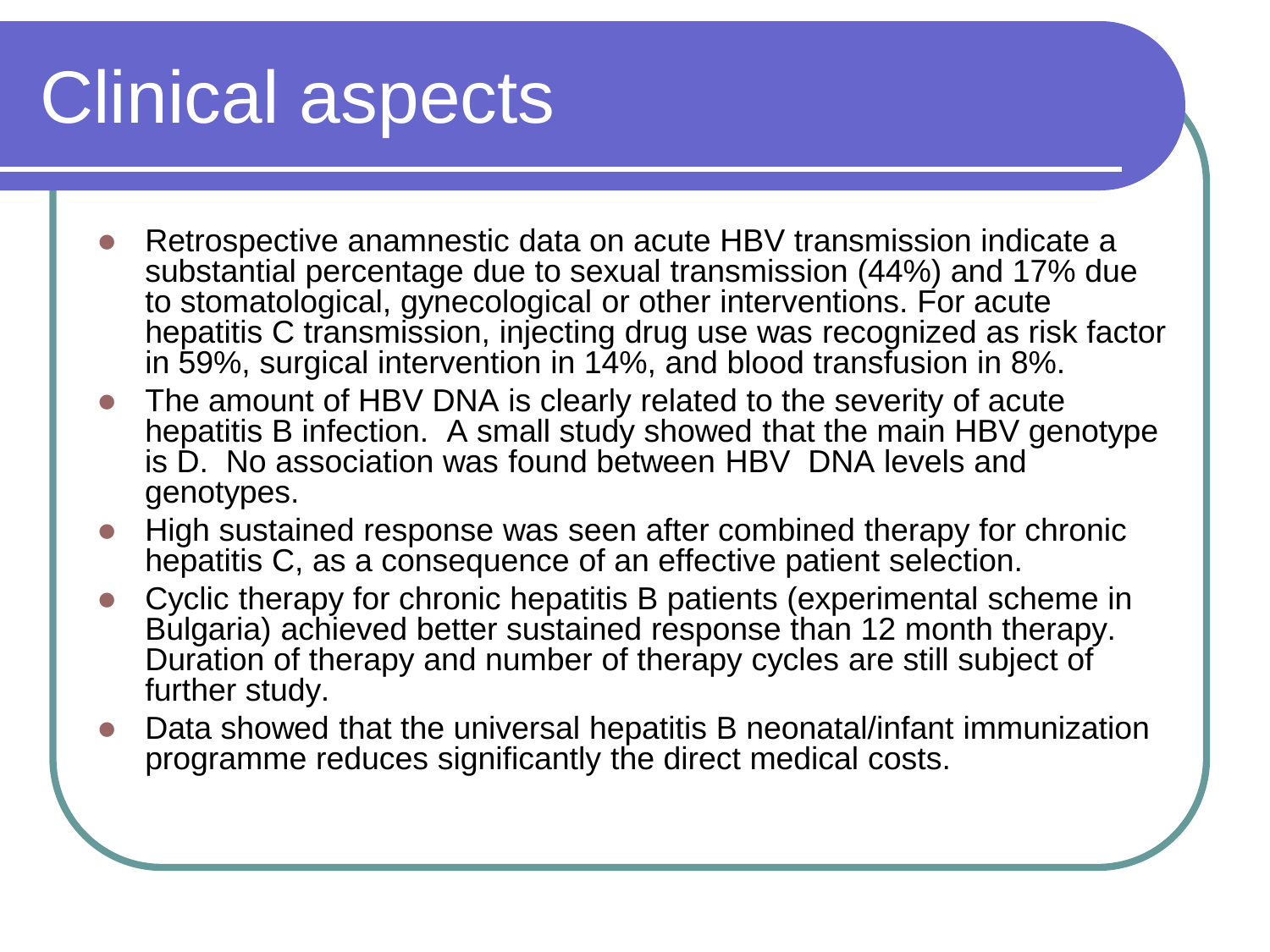## Needs and issues

- Although a wealth of data exists, more analysis is needed with application of conclusions in policy- making
- European-wide dialogue with industry and transparency about prices and policies – a global matter, with national experiences that range from complete openness to confidentiality; transparency would benefit many countries, not just Bulgaria. VHPB has experience of publishing costs. All contracts with State funding are published on government web site – would seem to need better communication.
- Costs of treatment as well as socioeconomic costs of viral hepatitis needed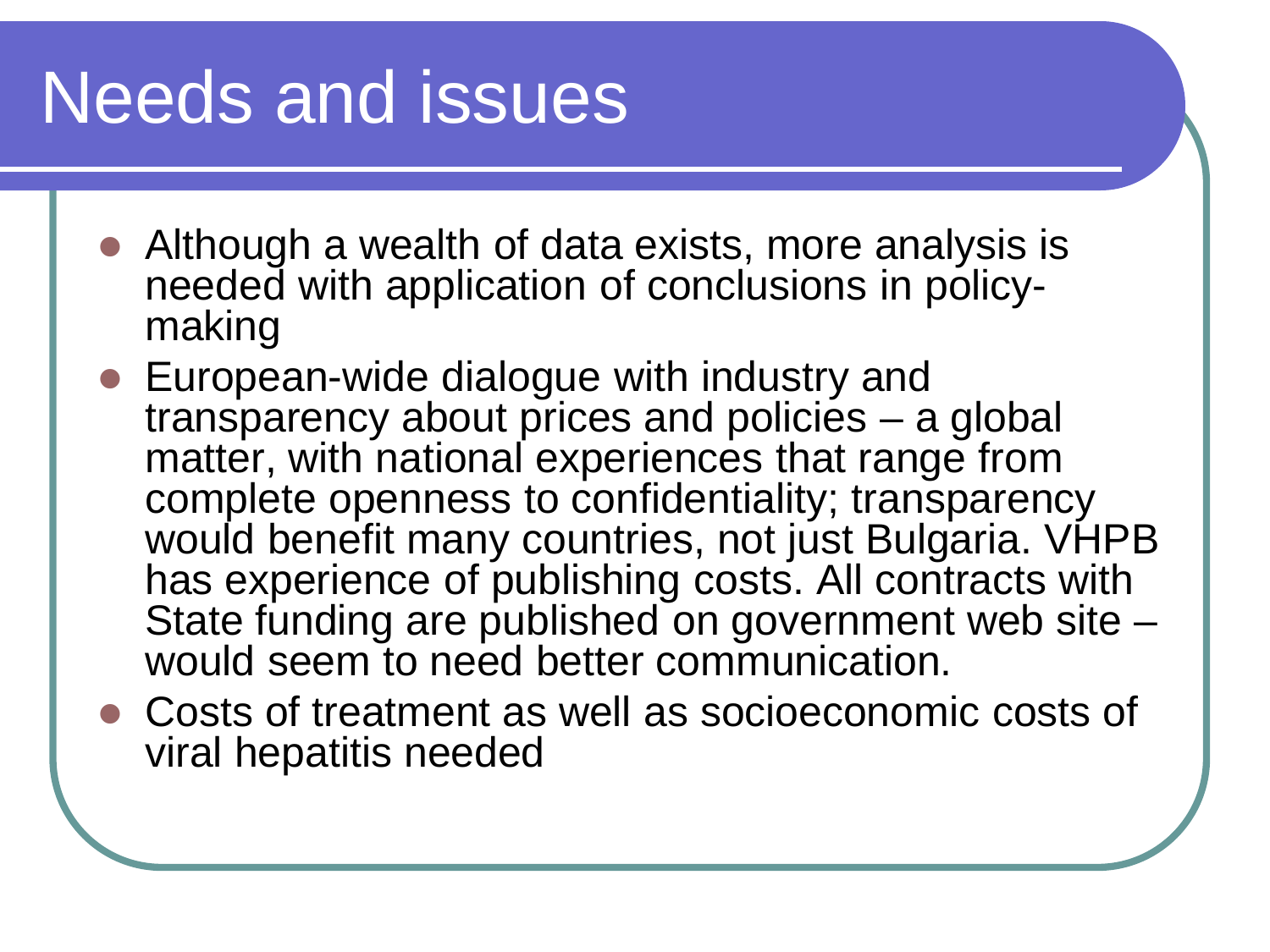#### Possible future steps and recommendations

- Prioritization of public health tasks
- Evaluation of reforms
- Education about standard precautions should start during training at universities and nursing schools
- Need for strict application of standard precautions with continuous monitoring
- Statement that legislation on blood safety control needed to be revised for viral hepatitis, in particular with regard to responsibilities for counselling infected blood donors
- Clear guidance is needed for health education and medical institutions regarding vaccination and immunization of medical and nursing students and health-care workers in general and possible restrictions of work practices (exposure-prone procedures); special legal framework or regulation recommended for establishing registers of immune status; leadership and mandate needed for IC team
- Viral hepatitis in HCWs, IDUs and ethnic minorities needs addressing; low rate of HCV infection in IDUs in first two years after starting drug use an opportunity for prevention
- Bulgaria's health mediator model provides a valuable example for accessing hard- to-reach populations; although 105 already trained and qualified, an estimated 4000 would be needed to reach vulnerable groups adequately
- Innovative approaches are needed to bring routine immunization programmes closer to vulnerable populations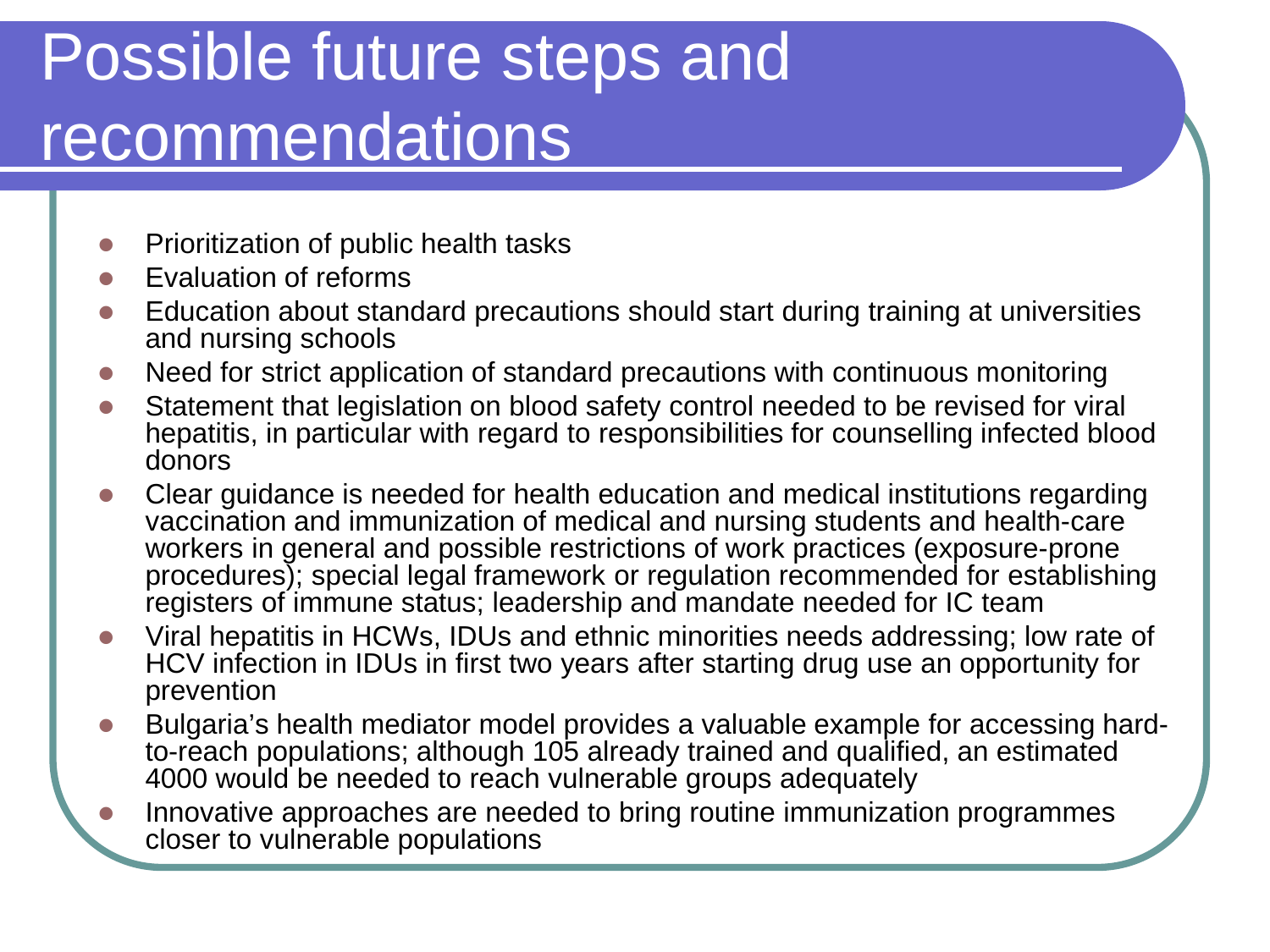#### Possible future steps and recommendations

- Consideration of web-based reporting systems a future objective (function of training and staff)
- Repeat age-specific seroprevalence study but with expanded aims and examine impact of HBV immunization and opportunities for prevention of HAV, HBV and HCV
- Data: need for quality control for generating data; close analysis, including determination of possible under-estimation, and application of results, and need for auditing of the quality of data in order to support evidence-based decision-making, greater transparency
- Consideration should be given to use of hepatitis A vaccine as epidemiological pattern changes
- Clear protocols for laboratory testing in acute viral hepatitis surveillance
- Enhanced surveillance of hepatitis E infection